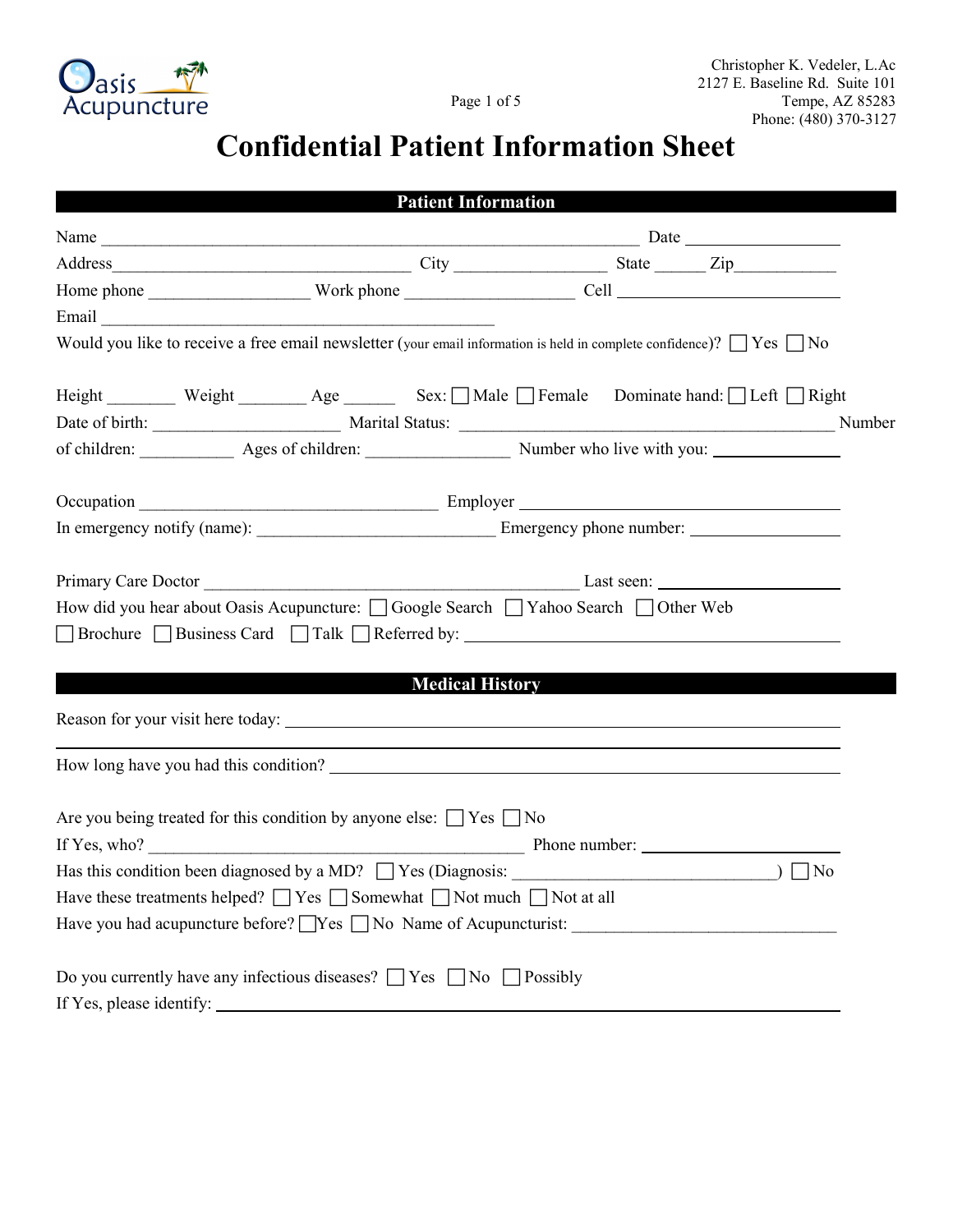

## Christopher K. Vedeler, L.Ac 2127 E. Baseline Rd. Suite 101 Page 2 of 5 Tempe, AZ 85283 Phone: (480) 370-3127

| <b>Health Inventory</b>                                                                                                       |                              |                               |                             |  |
|-------------------------------------------------------------------------------------------------------------------------------|------------------------------|-------------------------------|-----------------------------|--|
| Cardiovascular                                                                                                                | <b>Emotional / Mental:</b>   | <b>Energy &amp; Immunity:</b> | <b>Respiratory:</b>         |  |
| <b>Conditions:</b>                                                                                                            | <b>Clinical Depression</b>   | Chronic Fatigue               | Pneumonia                   |  |
| <b>Heart Disease</b>                                                                                                          | Mild Depression              | Syndrome                      | Asthma                      |  |
| A Pacemaker                                                                                                                   | ADD or ADHD                  | General Fatigue               | Frequent Common             |  |
| <b>High Blood Pressure</b>                                                                                                    | Schizophrenia                | Slow Wound Healing            | Colds                       |  |
| Low Blood Pressure                                                                                                            | Mood Swings                  | <b>Easy Bruising</b>          | Difficulty Breathing        |  |
| Chest Pain                                                                                                                    | Panic Attacks                | Chronic Infections            | Emphysema                   |  |
| Palpitations                                                                                                                  | Nervousness                  | <b>Frequent Allergies</b>     | Persistent Cough            |  |
| Stroke                                                                                                                        | Anxiety                      |                               | Pleurisy                    |  |
| Varicose Veins                                                                                                                | Alzheimer's                  |                               | Tuberculosis                |  |
| Edema                                                                                                                         | Dementia                     |                               | Shortness of Breath         |  |
| Musculo-Skeletal:                                                                                                             | Head, Eye, Ear, Nose &       | <b>Genito-Urinary Tract:</b>  | Gastrointestinal:           |  |
| Neck / Shoulder Pain                                                                                                          | Throat:                      | Kidney Disease                | <b>Stomach Ulcers</b>       |  |
| Muscle Spasms /                                                                                                               | <b>Impaired Vision</b>       | Kidney Stones                 | Changes in Appetite         |  |
| Cramps                                                                                                                        | Eye Pain/Strain              | Painful Urination             | Nausea / Vomiting           |  |
| Arm Pain                                                                                                                      | Glaucoma                     | Dribbling Urination           | Epigastric / Abdominal      |  |
| <b>Upper Back Pain</b>                                                                                                        | Glasses / Contacts           | Frequent UTI                  | Pain                        |  |
| Mid Back Pain                                                                                                                 | Tearing / Dryness            | <b>Frequent Urination</b>     | Passing Gas                 |  |
| Low Back Pain                                                                                                                 | <b>Impaired Hearing</b>      | <b>Blood</b> in Urine         | Heart Burn                  |  |
| Leg Pain                                                                                                                      | Ear Ringing                  | Discharge                     | Belching                    |  |
| Osteoporosis                                                                                                                  | Earaches                     | Incontinence                  | <b>Gall Bladder Disease</b> |  |
| Arthritis                                                                                                                     | Ear Infections               |                               | <b>Gall Bladder Stones</b>  |  |
| Joint Pain                                                                                                                    | Headaches                    | Neurological:                 | Hemorrhoids                 |  |
|                                                                                                                               | Sinus Problems               | Vertigo / Dizziness           | Constipation                |  |
|                                                                                                                               | Nose Bleeds                  | Paralysis                     | Diarrhea                    |  |
|                                                                                                                               | <b>Teeth Grinding</b>        | Numbness / Tingling           | Irritable Bowl              |  |
|                                                                                                                               | <b>Frequent Sore Throats</b> | Loss of Balance               | Syndrome                    |  |
|                                                                                                                               | TMJ / Jaw Problems           | Seizures / Epilepsy           | Leaky Gut Syndrome          |  |
|                                                                                                                               | Hay Fever                    | Dyslexia                      |                             |  |
| <b>Endocrine:</b>                                                                                                             | Other:                       | <b>Liver Conditions:</b>      | <b>Men Only:</b>            |  |
| Hypothyroid                                                                                                                   | Cancer                       | Hepatitis A                   | Impotence                   |  |
| Hypoglycemia                                                                                                                  | Type:                        | Hepatitis B                   | Vasectomy                   |  |
| Hyperthyroid                                                                                                                  | Fibromyalgia                 | Hepatitis C                   | Date:                       |  |
| Diabetes Type I                                                                                                               | Lupus                        |                               | Prostate problems           |  |
| Diabetes Type II                                                                                                              | Candida                      |                               | Testicular Pain /           |  |
| <b>Night Sweats</b>                                                                                                           | Anemia                       |                               | Redness / Swelling          |  |
| <b>Unusual Sweating</b>                                                                                                       | Rashes                       |                               | Low libido                  |  |
| Feeling Hot or Cold                                                                                                           | Eczema / Hives               |                               | Excessive libido            |  |
|                                                                                                                               | Cold Hand / Feet             |                               | Painful Intercourse         |  |
|                                                                                                                               |                              |                               |                             |  |
|                                                                                                                               | Hemophilia                   |                               | Seminal emissions           |  |
|                                                                                                                               | Thin / Graying hair          |                               |                             |  |
| <b>Women Only:</b><br>Are you pregnant right now? $\Box$ Yes $\Box$ No $\Box$ Trying $\Box$ Maybe Method of Birth Control:    |                              |                               |                             |  |
|                                                                                                                               |                              |                               |                             |  |
|                                                                                                                               |                              |                               |                             |  |
| Typical length of menses (days): Typical length of cycle (from 1 <sup>st</sup> day to 1 <sup>st</sup> day of menses): _______ |                              |                               |                             |  |
|                                                                                                                               |                              |                               |                             |  |
| Number of: Pregnancies: Births: Abortions: Miscarriages: 1986.                                                                |                              |                               |                             |  |
| Hysterectomy: Yes No Date:                                                                                                    |                              |                               |                             |  |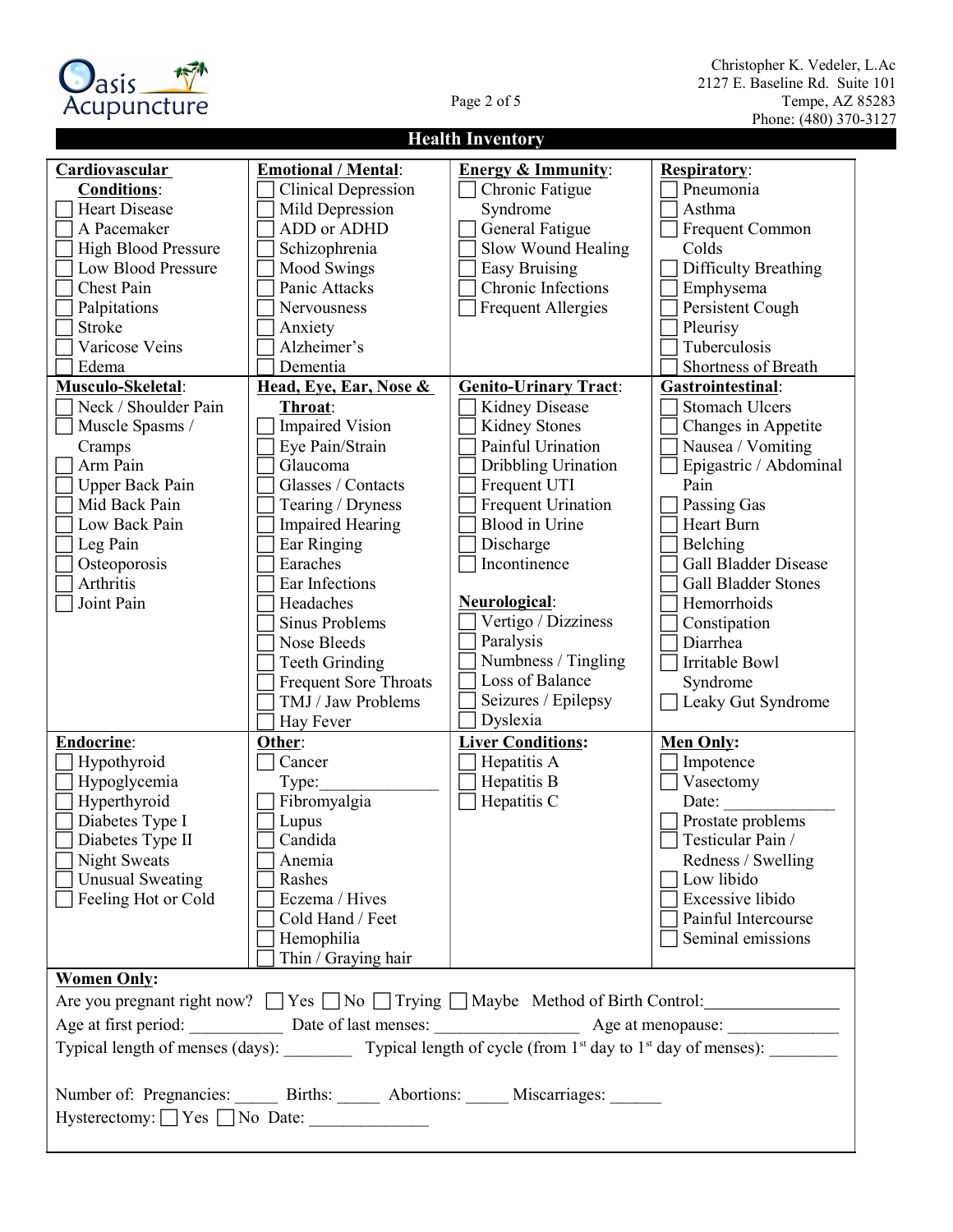| Acupuncture                                                                                      | Page 3 of 5                                                                                                          |                    | Christopher K. Vedeler, L.Ac<br>2127 E. Baseline Rd. Suite 101<br>Tempe, AZ 85283<br>Phone: (480) 370-3127 |           |
|--------------------------------------------------------------------------------------------------|----------------------------------------------------------------------------------------------------------------------|--------------------|------------------------------------------------------------------------------------------------------------|-----------|
|                                                                                                  |                                                                                                                      | <b>Medications</b> |                                                                                                            |           |
|                                                                                                  | Please list the medications and supplements you are currently taking:                                                |                    |                                                                                                            |           |
| Drug / Supplement                                                                                | Reason for taking                                                                                                    | For how long       | Dose                                                                                                       | Frequency |
|                                                                                                  |                                                                                                                      |                    |                                                                                                            |           |
|                                                                                                  |                                                                                                                      |                    |                                                                                                            |           |
|                                                                                                  |                                                                                                                      |                    |                                                                                                            |           |
|                                                                                                  |                                                                                                                      |                    |                                                                                                            |           |
| I am taking Coumadidn / Warfarin $\Box$ Yes $\Box$ No<br>I have a pacemaker $\Box$ Yes $\Box$ No |                                                                                                                      |                    |                                                                                                            |           |
|                                                                                                  |                                                                                                                      | <b>Lifestyle</b>   |                                                                                                            |           |
| Are you vegetarian or vegan? $\Box$ Yes $\Box$ No                                                |                                                                                                                      |                    |                                                                                                            |           |
|                                                                                                  |                                                                                                                      |                    |                                                                                                            |           |
|                                                                                                  | How would you rate the following areas of your health in the past month:                                             |                    |                                                                                                            |           |
| Energy:                                                                                          |                                                                                                                      |                    |                                                                                                            |           |
| Digestion:                                                                                       |                                                                                                                      |                    |                                                                                                            |           |
| Urination:<br>Great 1                                                                            |                                                                                                                      |                    |                                                                                                            |           |
| Sleep:<br>Great 1                                                                                | □ Good □ Fair [                                                                                                      | Poor Comments:     |                                                                                                            |           |
| Appetite:<br>Great $ $                                                                           | $Good \mid$<br>□ Fair                                                                                                | Poor Comments:     |                                                                                                            |           |
| Diet:<br>Great                                                                                   | $\Box$ Good $\Box$<br>□Fair                                                                                          | Poor Comments:     |                                                                                                            |           |
| Exercise:<br>Great $\vert$                                                                       | $\sqcap$ Good $\sqcap$<br>□Fair                                                                                      | Poor Comments:     |                                                                                                            |           |
| Immunity:<br>Great $\vert$                                                                       | Good Fair Poor Comments:                                                                                             |                    |                                                                                                            |           |
|                                                                                                  |                                                                                                                      |                    |                                                                                                            |           |
|                                                                                                  | How do you feel about the following areas of your life in the past month:                                            |                    |                                                                                                            |           |
|                                                                                                  | Significant Other: Great Good Fair Poor N/A Comments:                                                                |                    |                                                                                                            |           |
| Family:                                                                                          | Great $\bigcap$ Good $\bigcap$ Fair $\bigcap$ Poor $\bigcap$ N/A Comments:                                           |                    |                                                                                                            |           |
| Sex Life:                                                                                        |                                                                                                                      |                    |                                                                                                            |           |
| Self:                                                                                            |                                                                                                                      |                    |                                                                                                            |           |
| Work:                                                                                            | Great Good Fair Poor N/A Comments:                                                                                   |                    |                                                                                                            |           |
|                                                                                                  | How would you rate your current stress level? $\Box$ Extreme $\Box$ Very High $\Box$ High $\Box$ Moderate $\Box$ Low |                    |                                                                                                            |           |
|                                                                                                  | Did you feel safe and nurtured as a child? $\Box$ Always $\Box$ Usually $\Box$ Sometimes $\Box$ Never                |                    |                                                                                                            |           |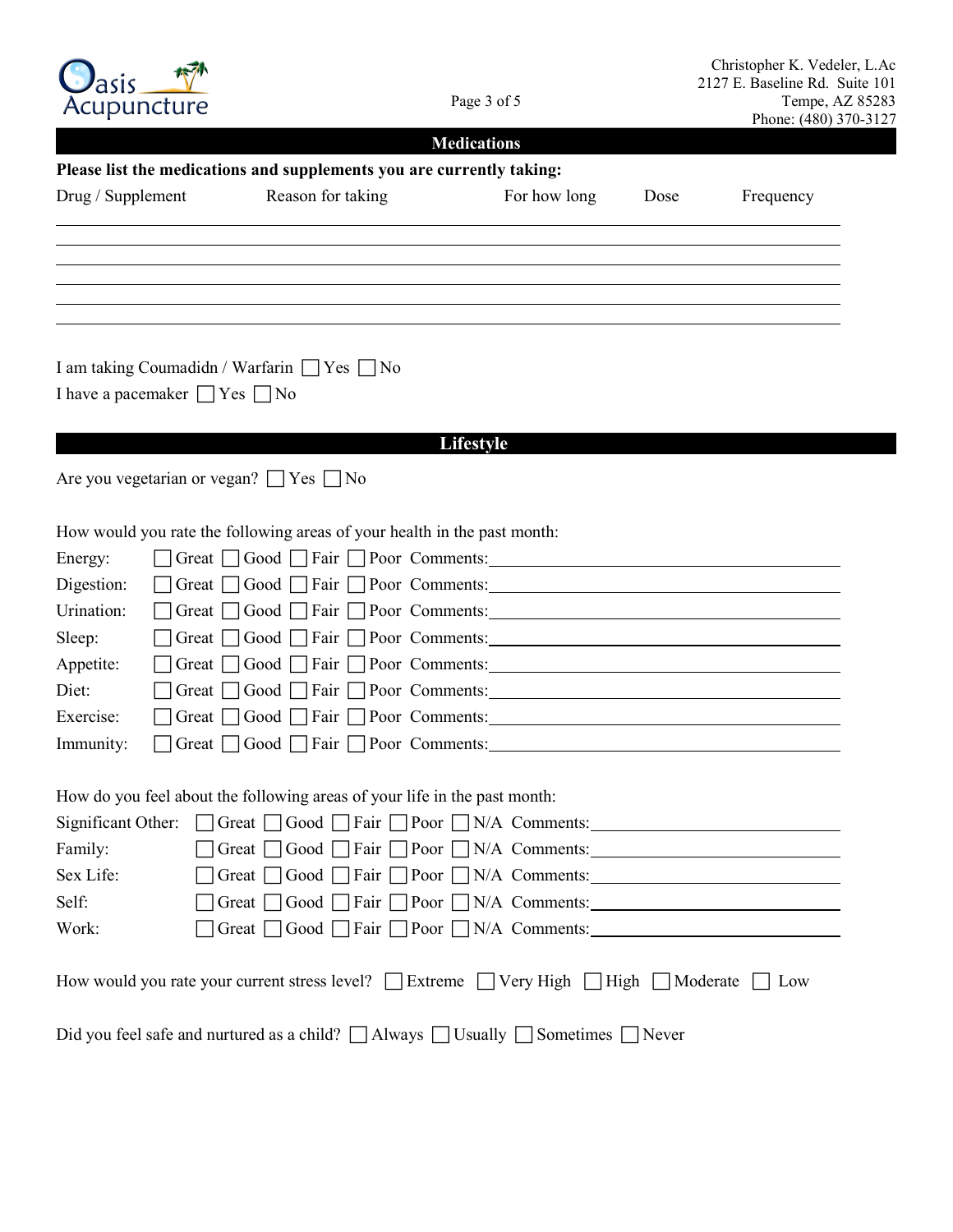| Christopher K. Vedeler, L.Ac   |
|--------------------------------|
| 2127 E. Baseline Rd. Suite 101 |
| Tempe, AZ 85283                |
| Phone: (480) 370-3127          |

Page 4 of 5

cic Acupuncture

|                                                         | Phone: (480) 370-31                                                                                                                |  |  |  |
|---------------------------------------------------------|------------------------------------------------------------------------------------------------------------------------------------|--|--|--|
|                                                         | Pain                                                                                                                               |  |  |  |
| Please answer the following questions if you have pain. |                                                                                                                                    |  |  |  |
|                                                         | Indicate on the diagram on the left areas of pain:                                                                                 |  |  |  |
|                                                         | Quality of pain: $\Box$ Dull $\Box$ Sharp $\Box$ Stabbing $\Box$ Sore $\Box$ Cramping<br>■ Burning ■ Constant Fixed ■ Moves about  |  |  |  |
|                                                         | On a scale of $1 - 10$ (10 being worst) how strong is your pain?                                                                   |  |  |  |
|                                                         | Does the pain radiate? $\Box$ Yes $\Box$ No Where?                                                                                 |  |  |  |
|                                                         | What helps the pain? $\Box$ Ice $\Box$ Heat $\Box$ Rest $\Box$ Movement $\Box$ Pressure<br>■ Moisture ■ Massage ■ Nothing ■ Other: |  |  |  |
|                                                         |                                                                                                                                    |  |  |  |
| $\Box$ Nothing $\Box$ Other:                            | What aggravates the pain? $\Box$ Ice $\Box$ Heat $\Box$ Rest $\Box$ Movement $\Box$ Pressure $\Box$ Moisture $\Box$ Massage        |  |  |  |
|                                                         |                                                                                                                                    |  |  |  |
| Cause of pain? □ Injury / Accident □ Disease □ Unknown  |                                                                                                                                    |  |  |  |
| Anything you wish to add?                               |                                                                                                                                    |  |  |  |
|                                                         |                                                                                                                                    |  |  |  |

The above information is true to the best of my knowledge. I understand and accept that I am responsible for full payment of my account and that payment is expected at the time of service. I also understand and accept that I am expected to notify Oasis Acupuncture 24 hours prior to any cancellations or changes to my appointment times and that if I do not I may be charged for the appointment.

| $\Lambda$ Signed:                 | Date: |
|-----------------------------------|-------|
| Parent / Guardian (if applicable) |       |